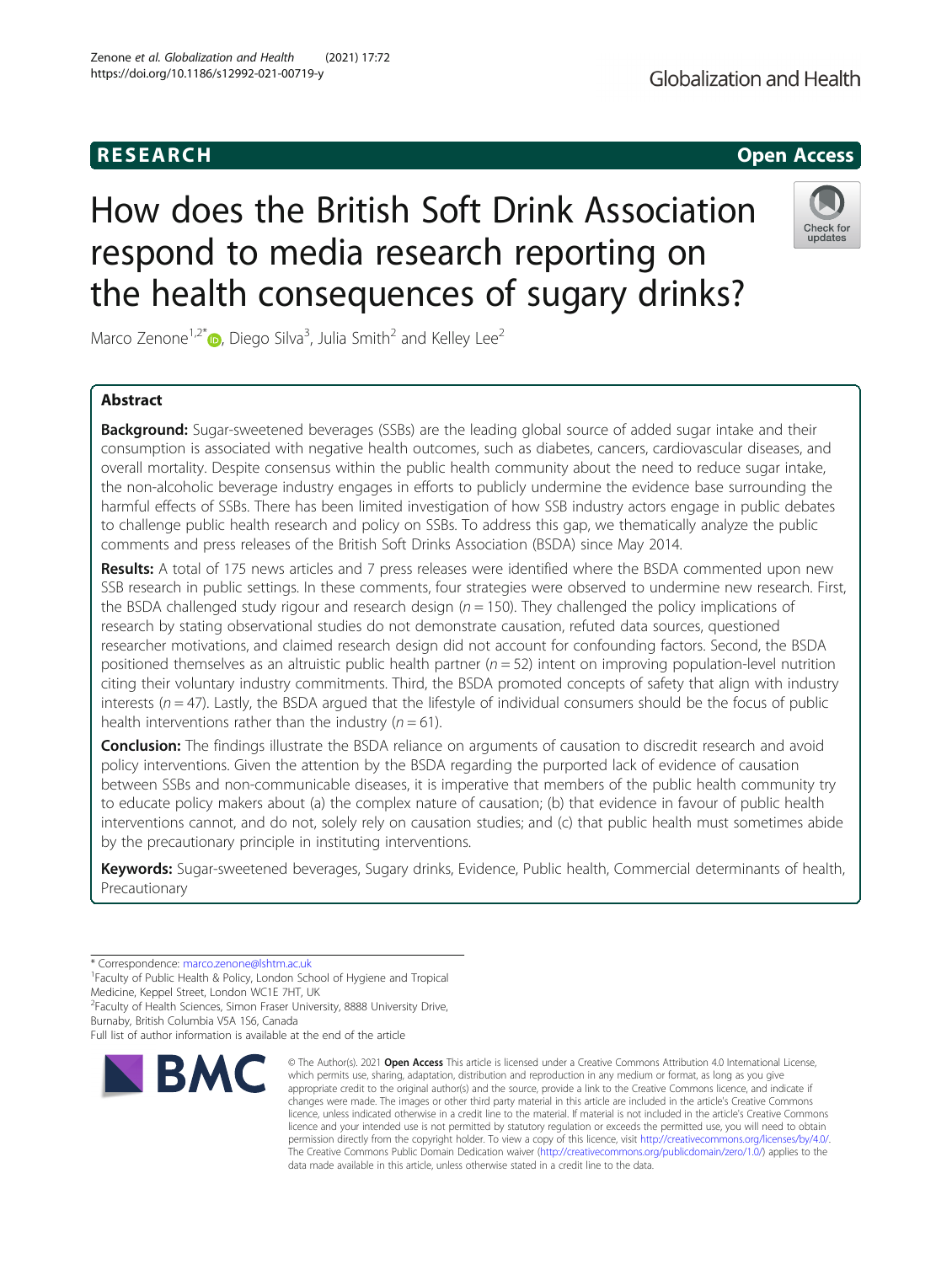#### Introduction

Non-communicable diseases (NCDs) were responsible for 41 million deaths in 2017 or 71% of all deaths globally  $[1]$  $[1]$ . There is now clear evidence that a significant contributor to the risk of developing NCDs is an excess intake of added sugars [[2](#page-6-0)]. According to the American Heart Association, excess added or free sugar intake amounts to  $37.5 \frac{g}{9}$  teaspoons for adult males and 25 g/6 teaspoons for adult females daily [[3\]](#page-6-0). The leading source of added sugar intake comes from sugar-sweetened beverages (SSBs) [\[4](#page-6-0), [5](#page-6-0)]. Increased consumption of SSBs is thus associated with weight gain, obesity, and an overall increase in risk of NCDs such as diabetes and various forms of cancer [[6](#page-6-0)–[11\]](#page-6-0). While these trends were previously observed in high-income countries primarily, alarming increases in NCDs associated with excess sugar intake is now occurring in low- and middle-income countries [\[12](#page-6-0)]. In response, the World Health Organization (WHO) has called for action to reduce the consumption of SSBs [\[13](#page-6-0)]. Among the varied measures being adopted, governments worldwide have introduced increased taxation of SSBs to raise their price and discourage consumption [[14\]](#page-6-0).

Contrary to broad consensus within the public health community about the need to reduce excess sugar consumption, it is now well-documented that the food industry has engaged in longstanding efforts to undermine and challenge the existing evidence base [[15](#page-6-0)–[19](#page-6-0)]. From the 1960s onwards, the sugar industry recruited scientists to downplay the role of sugar as a contributing factor to heart disease, shifting public concerns to the need to reduce consumption of fats  $[15, 20, 21]$  $[15, 20, 21]$  $[15, 20, 21]$  $[15, 20, 21]$  $[15, 20, 21]$  $[15, 20, 21]$ . The International Life Sciences Institute (ILSI), founded in 1978 by a former Coca-Cola executive and financed by companies such as Coca-Cola, Nestlé, McDonald's and PepsiCo, describes itself as a "non-profit, worldwide organization whose mission is to provide science that improves human health and well-being and safeguards the environment." [[22\]](#page-6-0) Its activities have included funding research, and its dissemination worldwide, attributing NCDs to consumer choices, ageing, and lack of physical activity rather than the production and consumption of specific food products [\[23](#page-6-0)]. In China, for example, ILSI position statements and recommendations were incorporated into government guidelines to combat the country's rapid rise in obesity rates since the early 2000s [\[24](#page-6-0), [25\]](#page-6-0). Manufacturers of SSBs, the leading source of added sugar intake, have advanced similar themes. For example, in 2015 the Coca Cola Company's "science-based" approach to the obesity epidemic, promoted through its non-profit Global Energy Balance Network, sought to shift public attention from reduced sugar consumption to physical activity [\[19\]](#page-6-0). The beverage industry as a whole has also disputed evidence demonstrating the effectiveness of public health interventions targeted at SSBs, including fiscal measures such as increased taxation. In a 2016 review of sixty studies investigating the link between SSBs and health outcomes such as obesity or diabetes, it was found that the 26 studies funded by industry found no association [\[26](#page-6-0)]. Despite suggestions of bias in industry-funded studies, the American Beverage Association argued that "research we fund adheres to the highest standards of integrity for scientific inquiry" [\[27](#page-6-0)].

Amid growing evidence of industry interference in the scientific process underpinning public health research and policy concerning excess sugar intake, and health and nutrition more broadly [[28,](#page-6-0) [29](#page-6-0)], the public health community has sought to counter these activities by rebutting industry claims in the public domain. This has been in response to the industry's strategic use of public-facing messaging – defined as communicative actions promoting a view or stance – in the form of blogs, social media and political advertising campaigns, to challenge new research perceived as threatening to industry interests [[30\]](#page-6-0). The limited study to date of the strategic use of public-facing messaging, and how it influences policy-debates on SSB regulation, has focused on media coverage of messaging by public health versus industry advocates, notably in the United States (US) and United Kingdom (UK), concerning the introduction of SSB taxation [\[31](#page-6-0)–[33\]](#page-6-0). These studies contribute important understanding of "the complexity of the network of stakeholders involved in the public debate on food policies," and their positioning supporting or opposing regulation [\[34\]](#page-6-0). However, there is limited attention so far to how SSB industry actors use evidence to insert themselves into public policy debates.

We begin to address this knowledge gap by presenting a case study of public-facing messaging by the British Soft Drinks Association (BSDA) to challenge public health research and evidence on SSBs. The BSDA is the "collective voice of the UK soft drinks industry" and, as the leading trade association for non-alcoholic beverage companies, regularly comments on new research and the industry's position on SSB-related regulation [\[35\]](#page-6-0). We have selected the BSDA and UK context as a critical case study because the government's introduction of the Soft Drinks Industry Levy in 2018, equivalent to a 10% excise tax, generated sustained debate around supporting evidence [\[36\]](#page-6-0). This case study thematically analyses the arguments put forth by industry groups to oppose the evidence base prior to, and after implementation of, the SSB levy. As well as fuller understanding of the discursive strategies used to undermine public health research, the findings offer lessons for developing effective counter arguments to advance public health outcomes.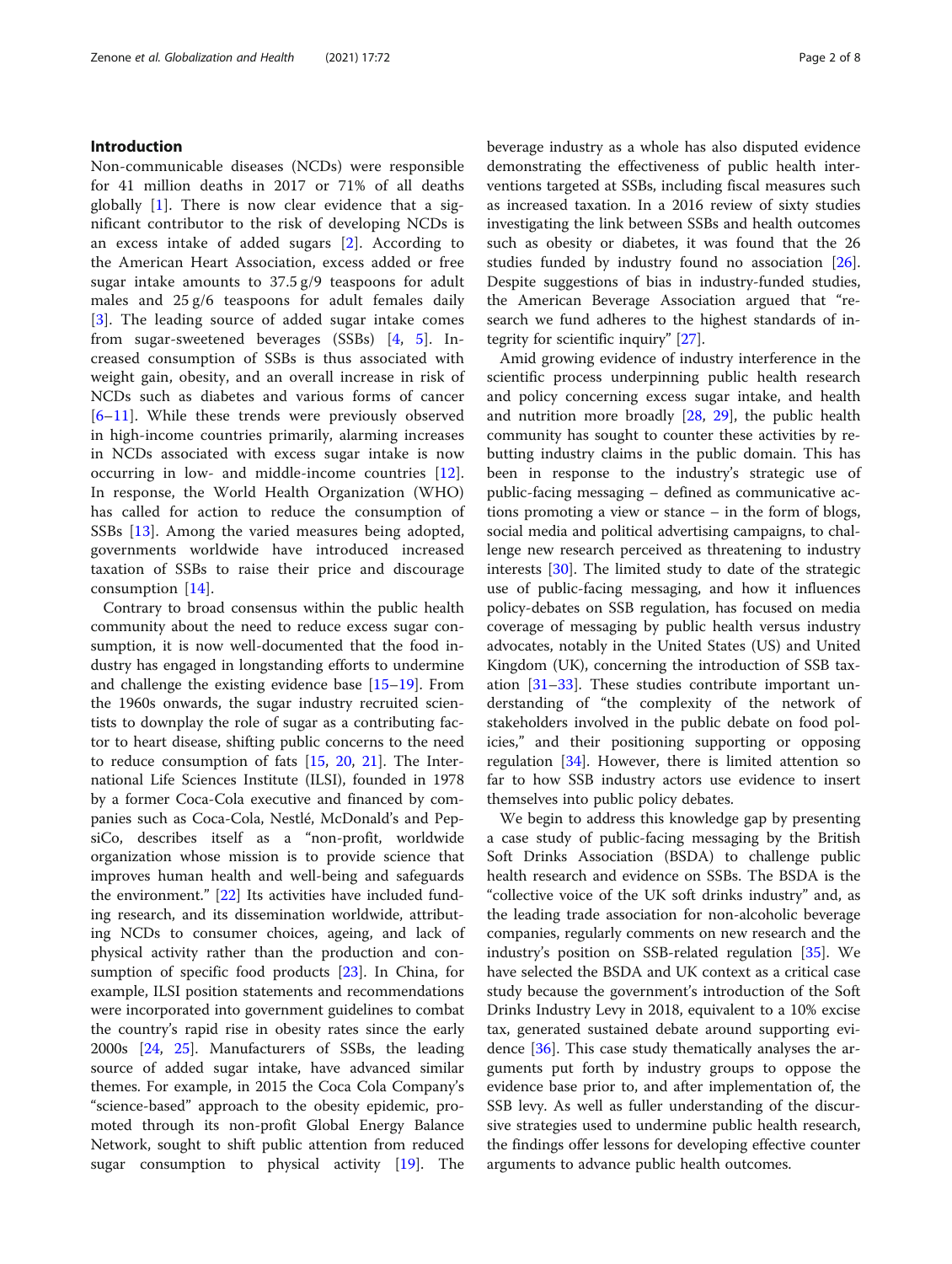#### Methods

We began by conducting a targeted search using the media and business information database, Nexus Uni, for responses in the media by the BSDA to research related to the regulation of SSBs. The search phrase used was: "British Soft Drinks Association" AND [research OR study]. We limited our search to the period from May 2014 to May 2020 to capture: (a) the two-year period prior to announcement by the UK government of the policy in March 2016; (b) the interim period during which the government invited industry comments (April 2016–March 2018); and (c) the period since implementation on 6 April 2018. The search yielded 1183 results. Finally, given our interest in public-facing messaging, additional filters were applied to limit results to newspapers, webbased publications, newswires, magazines and journals, aggregated news sources and news. This resulted in 1005 items. A second source of data for this analysis was media releases and position statements on the BSDA's website collected from 2016, the earliest available on the BSDA website, to the present. This search yielded 73 items for review.

The full text of all identified media reports, and BSDA media releases and position statements,  $(n = 1078)$  were screened for inclusion in this analysis. To be included, the item needed to meet the following criteria: (a) topic of the item specifically related to a research study linking SSBs to an adverse health outcome; and [[2\]](#page-6-0) item contains a direct quotation from the BSDA commenting on research findings. In total, we identified 175 news articles and 7 media releases that contain a quote from the BSDA commenting on 25 research studies. Articles were excluded for not commenting on research related to the safety of SSBs ( $n = 881$ ); or not containing a direct quote from the BSDA  $(n = 15)$ . The included items were reviewed a second time for confirmation. BSDA statements directly related to SSB research were compiled in a spreadsheet for thematic analysis. Additionally, the name and abstract of the study commented upon was also recorded.

For thematic analysis, the first and third authors reviewed each statement from the BSDA and independently developed themes by asking: what type of argument is being used to oppose the research? What is the basis of the argument put forth? How does the BSDA support its own argument? After initial coding, the authors agreed on four dominant BSDA response themes: challenging scientific rigour and issues of causation versus correlation; altruistic public health partner portrayal; concepts of safety; and consumer responsibility & lifestyle (see Table 1). The second author audited 25% of statements to ensure consistency. Any coding disagreements were resolved through discussion among all authors.

#### Results

### Challenging scientific rigour and issues of causation versus correlation

This review found that the BSDA responded to the majority of new research on SSBs by challenging their study rigour and research design ( $n = 150$ ). The critique is most often made against observational studies, which find an association between SSBs and an adverse health outcome, arguing that association does not demonstrate causation. For example, a systematic review and metaanalysis by Imamura et al. found that "[h] abitual consumption of sugar sweetened beverages was associated with a greater incidence of type 2 diabetes, independently of adiposity," amounting to around 1.8 million cases in the US and 79,000 cases in the UK over a 10 year period [\[37\]](#page-6-0). The study, published in the British Medical Journal in 2015 received widespread media coverage in the UK, US, and other countries. BSDA Director General Gavin Partington responded with the following statement: "This is a health campaign statement masquerading as an academic study as even the authors accept no definitive conclusions can be drawn about cause and effect". Similarly, a large prospective study published in the British Medical Journal in 2019 found "the consumption of sugary drinks was significantly associated with the risk of overall cancer and

Table 1 Summary of Themes with Illustrative Quotes

| <b>Theme</b>                                                                | Frequency | <b>Illustrative Quote</b>                                                                                                                                                                                                                                         |
|-----------------------------------------------------------------------------|-----------|-------------------------------------------------------------------------------------------------------------------------------------------------------------------------------------------------------------------------------------------------------------------|
| Challenging scientific rigour and issues of<br>causation versus correlation | 150       | "This is a health campaign statement masquerading as an academic study as even the<br>authors accept no definitive conclusions can be drawn about cause and effect"                                                                                               |
| Altruistic public health partner                                            | 52        | "We all have a role to play in helping to tackle obesity, and we hope our actions on sugar<br>reduction, portion size, and promotion of low and no-calorie products set an example for<br>the wider food sector."                                                 |
| Concepts of safety                                                          | -47       | "The World Cancer Research Fund found no evidence that 100% fruit juice is carcinogenic<br>and maintain that a daily 150 ml glass 'can be part of a healthy, balanced diet and a<br>healthy lifestyle' and contribute to the 5-a-day fruit and vegetable target." |
| Consumer responsibility & lifestyle                                         | 61        | "Rather than singling out a particular product, we should be encouraging people to enjoy<br>an active lifestyle."                                                                                                                                                 |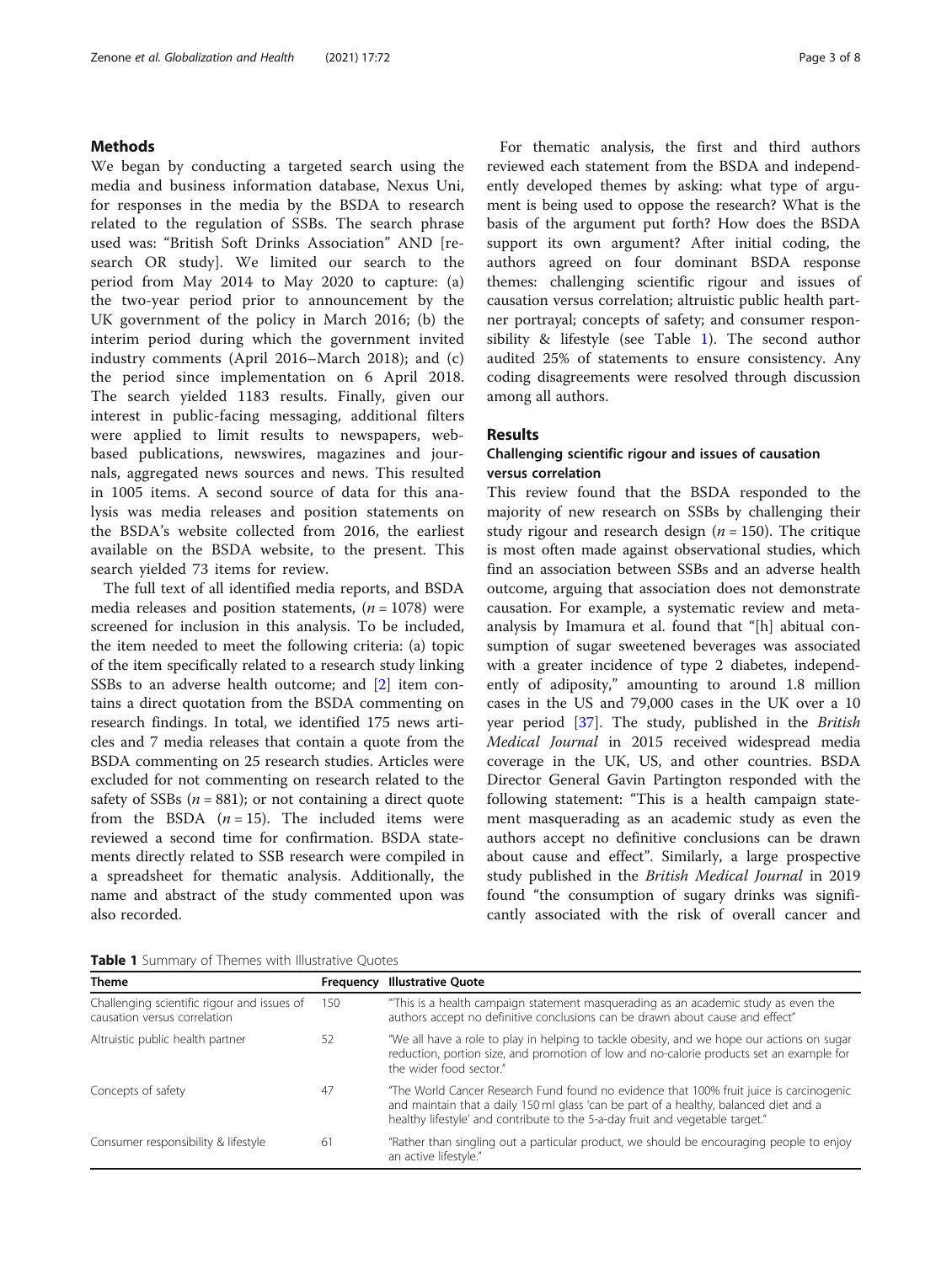breast cancer" [[38\]](#page-6-0). The BSDA commented in response: "This study reports a possible association between higher consumption of sugary drinks and an increased risk of cancer, but does not provide evidence of cause, as the authors readily admit". The terminology that focuses on the relationship between cause and effect, and the inability of researchers to prove direct causation, is featured in the majority of BSDA statements identified.

Additional critiques of research design include refuting the source of data, findings interpretation, or noting that the study disagrees with previous industry-friendly studies. For example, in response to a 2015 study published in the journal Circulation that found SSBs were responsible for approximately 184,000 deaths in 2010, the BSDA challenged the study by commenting: "The researchers provide no evidence when they illogically and wrongly take beverage intake calculations from around the globe and allege that those beverages are the cause of deaths which the authors themselves acknowledge are due to chronic disease".

A related argument used by the BSDA is to challenge studies of the adverse health effects of SSBs by claiming the neglect of confounding factors. Issued statements note that health conditions, such as obesity or diabetes, are complex and caused by numerous contextual factors, which may play an equal or greater role than SSBs. For example, the BSDA commented: "Experts agree worldwide that diabetes is the result of many factors including family history, lifestyle, and weight" in response to a study linking SSBs to diabetes. In another statement, it is claimed that "sugar is not the only thing to blame for rising levels of obesity" and that "the evidence clearly shows that heart disease and other obesity-related diseases such as diabetes are caused by a multitude of factors".

Notably, the BSDA does not critique observational studies, or those with clear methodological flaws, where results favour its interests. Instead, these studies are quoted by industry. For example, a BSDA press release documents the findings from an industry-funded study by the British Fruit Juice Association with the headline: "Fruit juice drinkers have a lower BMI and waist circumference that nonconsumers" [\[39](#page-6-0)]. The media release uses the findings to justify the importance of fruit juice consumption despite not being peer-reviewed or published, and its use of secondary data. Moreover, while challenging studies associated with adverse health outcomes for failing to demonstrate causation, the BSDA did not question the same methodology in this study. Based on claims about the shortcomings of observational studies suggesting adverse health outcomes, BSDA spokespersons argue that such findings should not influence policy.

#### Industry as an altruistic public health partner

Another strategy used by the BSDA is to position the organization as an altruistic public health partner  $(n = 52)$ . This is pursued in several ways. First, the BSDA publicly acknowledges that health conditions and diseases often associated with SSBs, such as obesity, are significant public health concerns. It then positions the industry as committed to combatting such concerns through industry-led voluntary efforts: "The soft drinks industry recognises it has a role to play in helping to tackle obesity which is why we have led the way in calorie and sugar reduction". Second, it claims these voluntary industry efforts are the reason for reduced SSB consumption across the UK. For instance, in a 2016 statement on preventing diabetes, the BSDA described how, "In contrast [to a proposal for a SSB levy], the soft drinks industry is taking practical steps to help consumers, through reformulation, smaller portion sizes and increased promotion of low- and no-calorie options - reducing sugar intake by 7.5 percent recent years, and with plans to reduce calories by a further 20 percent by 2020". Statements put forth with this claim do not acknowledge actions taken by regulatory authorities, public health bodies, academics, or grassroots organizations for this purpose.

#### Promoting industry-friendly concepts of safety

The BSDA commonly referenced concepts of safety that align with industry interests to counter research supporting increased SSB regulation  $(n = 47)$ . For example, in a 2015 quote the BSDA director general claimed that "[t] he latest review by the European Food Safety Authority in 2015 confirms that energy drinks are safe and make up a very small part of the caffeine intake of adolescents and a negligible amount amongst children." Statements cite reputable health and scientific organizations, claiming that these bodies deem their products wholly safe for consumption or when consumed in moderation. For instance, in response to a 2019 study linking SSBs to cancer, the BSDA stated: "The World Cancer Research Fund found no evidence that 100% fruit juice is carcinogenic and maintain that a daily 150ml glass 'can be part of a healthy, balanced diet and a healthy lifestyle' and contribute to the 5-a-day fruit and vegetable target". The BSDA response to the study does not argue that fruit juices are safe but rather that there is insufficient evidence to prove the relationship between fruit juice consumption and cancer. In other words, the BSDA moves from an absolute ('it is not carcinogenic') to a conditional statement ("can be part of") without presenting the conditions that need to be present to make drinking juice 'healthy'. In this way, the BSDA selectively applies statements from respected bodies,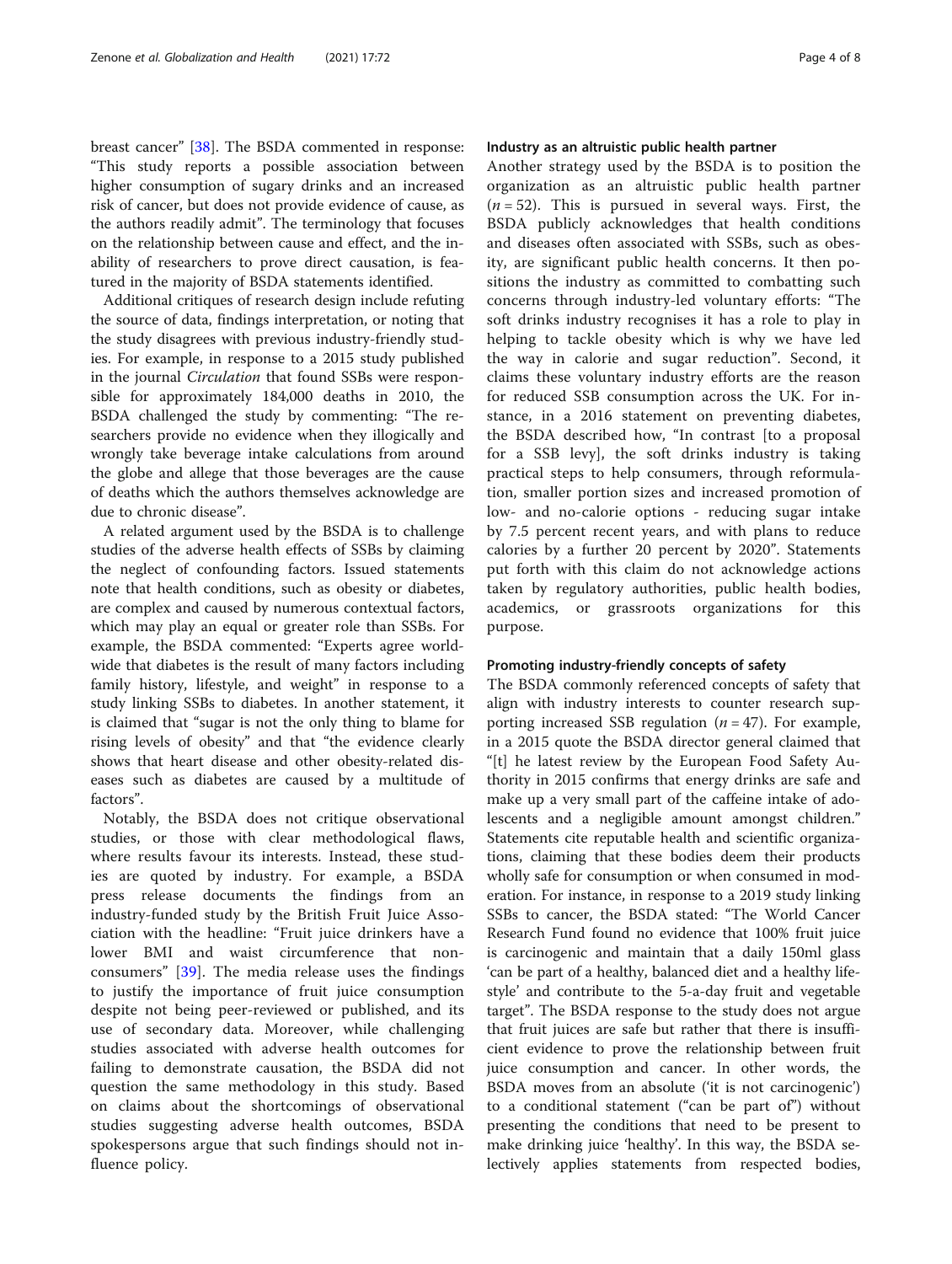whose policy stance on SSBs are opposed to industry positions, as a source of legitimacy for its claims. For example, the World Cancer Research Fund, which the BSDA cites for fruit juice safety, advocates for SSB taxes, which the BSDA actively opposes [[40\]](#page-6-0).

#### Focus on unhealthy lifestyles of consumers

Another argument put forth by the BSDA is that unhealthy lifestyles, rather than the consumption of SSBs, should be the focus of public health concern. Healthy lifestyles, in turn, are thus the responsibility of individual consumers rather than industry  $(n = 61)$ . The consumption of SSBs, incorporated into a "balanced diet", is described as being a part of healthy lifestyles. For example, the BSDA stated that "key risk factors for heart failure include high blood pressure, which is a consequence of an overall unhealthy diet and lack of exercise". Statements focus on promoting interventions such as health education campaigns, to inform the consumer of health risks, or advocating for healthier lifestyles. For example, the BSDA suggests that "rather than singling out a particular product, we should be encouraging people to enjoy an active lifestyle". It argues that the development of adverse outcomes is therefore not inherent to a single food or beverage but rather caused by the behaviours of consumers.

#### **Discussion**

Given the fixation by the BSDA - and similar lobbying organizations – regarding the purported lack of evidence of causation between sugar and NCDs, it is imperative that members of the public health community try to educate policy makers about (a) the complex nature of causation; (b) that evidence in favour of public health interventions cannot, and do not, solely rely on causation studies; and (c) that public health must sometimes abide by the precautionary principle in instituting interventions.

To begin, given the social, economic, and political determinants of health, causation is never singular nor linear but rather always multifold and dynamic. Few, if any, biological processes are such that there is only ever one antecedent chemical or process that always causes the same outcome; rather, it is usually the case that a number of antecedents need to be present – each of which might be deemed necessary or sufficient – for a certain outcome to occur. For example, to go from being infected with virus  $x$  – which often depends on various environmental factors (e.g., ambient temperature, relative humidity, etc.) - to having the disease associated with virus x depends on numerous factors, including the virulence of the particular strain of the virus and the immune system of the host. The attendant complexity of biology is then extrapolated when we then consider the

multitude of social, economic, and political factors that affect the health of individuals and communities. Regarding SSBs, it is true that sugar alone does not cause NCDs, but that sugar plays some important causal role in many NCDs cannot be refuted. On this basis, it is critical that the public health community should counter the BSDA's claims that sugar does not cause disease by explicitly explaining the role of sugar as a key factor within a complex adaptive system of human health and illness.

Second, it is common practice in public health to institute policies and interventions on the basis of evidence that is not derived from experimental study designs. The hierarchy of evidence that is commonly used in the context of evidence-based medicine (EBM), with the randomized control trial (RCT) and systematic reviews at its apex, does not translate to public health without significant modifications [\[41,](#page-7-0) [42\]](#page-7-0). For example, research questions in epidemiology overwhelmingly cannot be answered using RCTs since study participants cannot and often should not be assigned to pre-determined study arms. As such, public health researchers commonly rely on case-controls, cohorts, or cross-sectional designs. Moreover, given the social dimensions of public health, qualitative projects or surveys are used to derive evidence necessary to answer questions that are relevant to policy makers [\[43](#page-7-0)]. This excludes the criticisms that persist against EBM, which critique its purported objectivity and value-free perspectives [\[44](#page-7-0)–[46\]](#page-7-0). As noted above, public health must work to inform policy makers about the various sorts of evidence that are used in the discipline that do not rely on establishing causation and experimental studies. In other words, the evidence base around the negative effects of SSB on NCDs is sound without needing to rely on RCTs or causation studies. This fact, and industry claims to the contrary, need to be clarified and reiterated in discussions with policy makers and the broader public.

Finally, even if one were to dismiss arguments about the inherent complexity of establishing causation and the accumulation of evidence that does not rely on experimental studies, public health often invokes the precautionary principle in those instances when the evidence towards a particular conclusion is unclear but the potential negative effects are dire. Although various articulations of the precautionary principle exist, generally speaking, it denotes that when there is uncertainty with regard to a health-related activity or an activity that impacts health, and one can foresee that the activity is associated with significant harm, we ought to err on the side of caution by protecting individuals and populations from the activity until sufficient evidence as to its safety can be ascertained  $[47, 48]$  $[47, 48]$  $[47, 48]$ . There are important epistemological and implementation challenges related to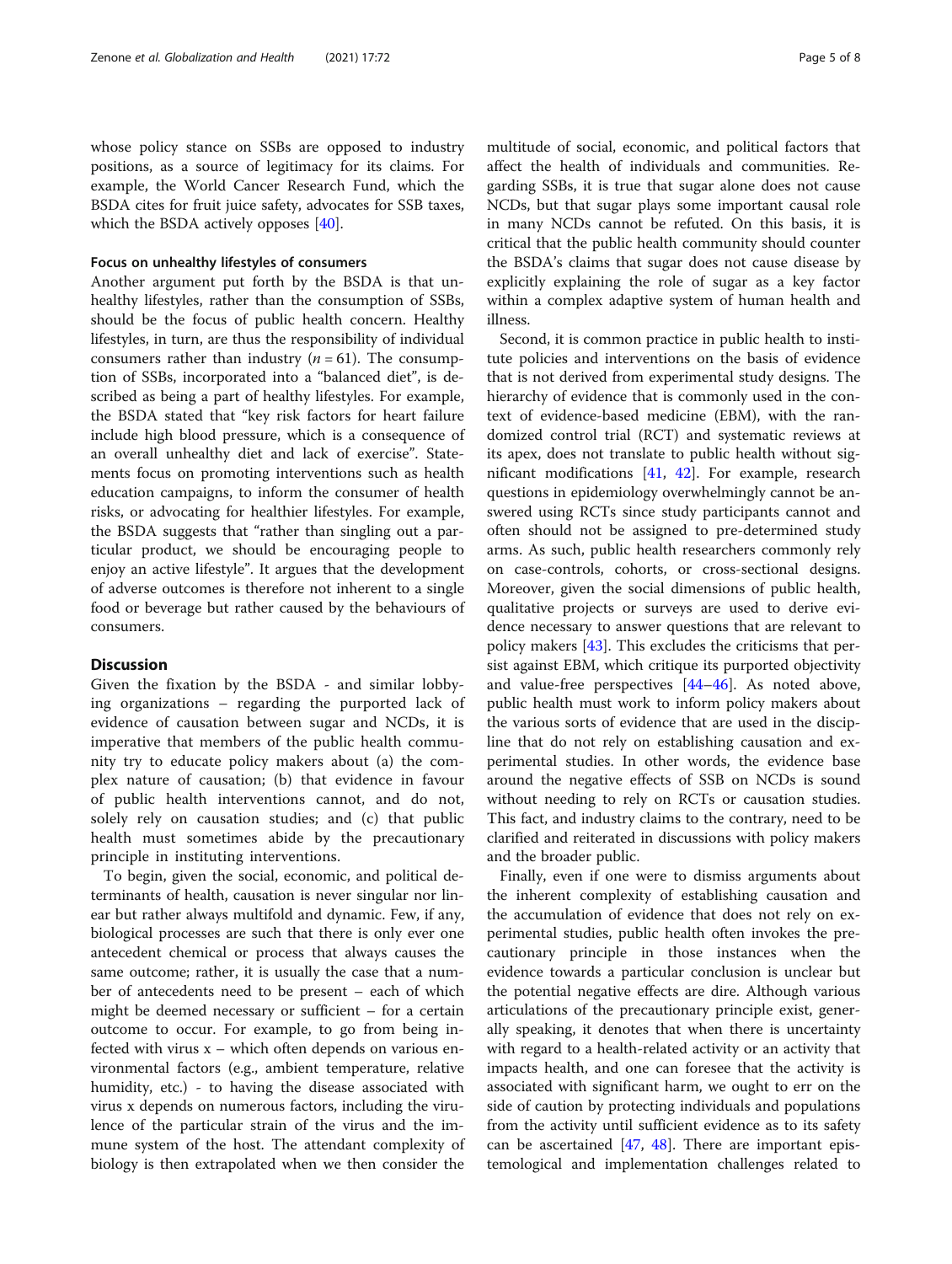the precautionary principle [\[49](#page-7-0)]. Yet despite these challenges, the principle is invoked as a means of protecting people from harm in moments of uncertainty. It has been used in public health in a range of instances, from the Rio Declaration on sustainability and the environment [[50\]](#page-7-0), to mandating the use of masks and physical distancing in the context of the COVID-19 pandemic despite no definitive proof of how it was transmitted in the early stages of the outbreak. As such, although some uncertainty may persist with regards to SSB and their connection to NCDs, this uncertainty cannot be used prima facie against regulation given the negative effects of NCDs on persons and populations. The precautionary principle, as often used in public health, suggests the opposite: that the onus of evidence lies with SSB industry and lobbyists to provide satisfactory evidence as to its safety.

It is within the above context that we can locate the findings of this paper. In addition to attacking public health research, the BSDA makes three other sustained arguments in its public facing messaging: that it is an altruistic actor, that its products are safe, and that the focus should be on individual responsibility. These arguments are familiar, notably used by the tobacco industry, among other corporate actors [\[51](#page-7-0)], for many decades to counter accumulating and substantial public health research on the health harms associated with their products. Tobacco companies have positioned themselves as discouraging youth smoking [[52](#page-7-0), [53\]](#page-7-0), fought evidence that smoking and second hand smoke causes cancer [[54\]](#page-7-0), are not disputing evidence regarding the harms of vaping [\[55](#page-7-0)], and tried to focus public health debates on individual choice [[56](#page-7-0)]. The public health community, in turn, has countered these efforts by monitoring and critiquing the industry's corporate social responsibility claims, taking tobacco companies to court for misrepresenting the harms of their products, and advancing understanding of the commercial, as opposed to behavioral, determinants of health [[57\]](#page-7-0). Perhaps, most crucially, it has convened around an international legal instrument – the Framework Convention on Tobacco Control – which has generated standards for evidence and conflict of interests, and systems for monitoring industry activity and claims [\[58\]](#page-7-0). Efforts to country industry influence in debates around SSB can learn from these experiences and emulate these remedies.

At the same time, sugar is not the new tobacco as sometimes argued by public health advocates. The relationship between SSB and poor health outcomes appears more complex, and there are health benefits from the consumption of some sugars in moderation, while consumption of commercial tobacco products has inherently negative effects on health. This means that, as much as public health advocates can and should learn from tobacco control, there is also need for additional strategies. We argue that these could be derived from the precautionary principle, as noted above, including strategies that educate decision-makers and the public about how to evaluate evidence based on public health, not industry, standards which shifts the burden on industry to demonstrate the 'safety' of its products.

#### Conclusion

In conclusion, the BSDA consistently commented upon SSB research through four arguments: challenging scientific rigour, representing themselves as an altruistic public health partner, promoting concepts of safety aligned with their interests, and shifting focus onto consumer responsibility and lifestyles. The findings demonstrate an important role for public health to educate policymakers and other stakeholders about the complexity of causation, the role of evidence in public health decision making, and the importance of the precautionary principles. This study reinforces the importance of monitoring corporate actors from harm industries and rebutting messages against the interest of public health. Future research is needed to understand, document, and respond to emerging harm-related industries such vaping undermining public health research in public domains.

#### Abbreviations

NCDs: Non-communicable diseases; SSBs: Sugar-sweetened beverages; WHO: World Health Organization; ILSI: The International Life Sciences Institute; US: United States; UK: United Kingdom; BSDA: British Soft Drinks Association (BSDA)

#### Acknowledgements

Not applicable.

#### Authors' contributions

All authors conceptualized study purpose. MZ collected data. All authors reviewed data to identify analysis and coding plan. MZ coded the data. DS audited coding. All authors contributed to the writing of the manuscript. The author(s) read and approved the final manuscript.

#### Funding

Not applicable.

#### Availability of data and materials

The datasets used and/or analysed during the current study are available from the corresponding author on reasonable request.

#### Declarations

Ethics approval and consent to participate Not applicable.

#### Consent for publication

Not applicable.

#### Competing interests

The authors declare that they have no competing interests.

#### Author details

<sup>1</sup> Faculty of Public Health & Policy, London School of Hygiene and Tropical Medicine, Keppel Street, London WC1E 7HT, UK. <sup>2</sup>Faculty of Health Sciences Simon Fraser University, 8888 University Drive, Burnaby, British Columbia V5A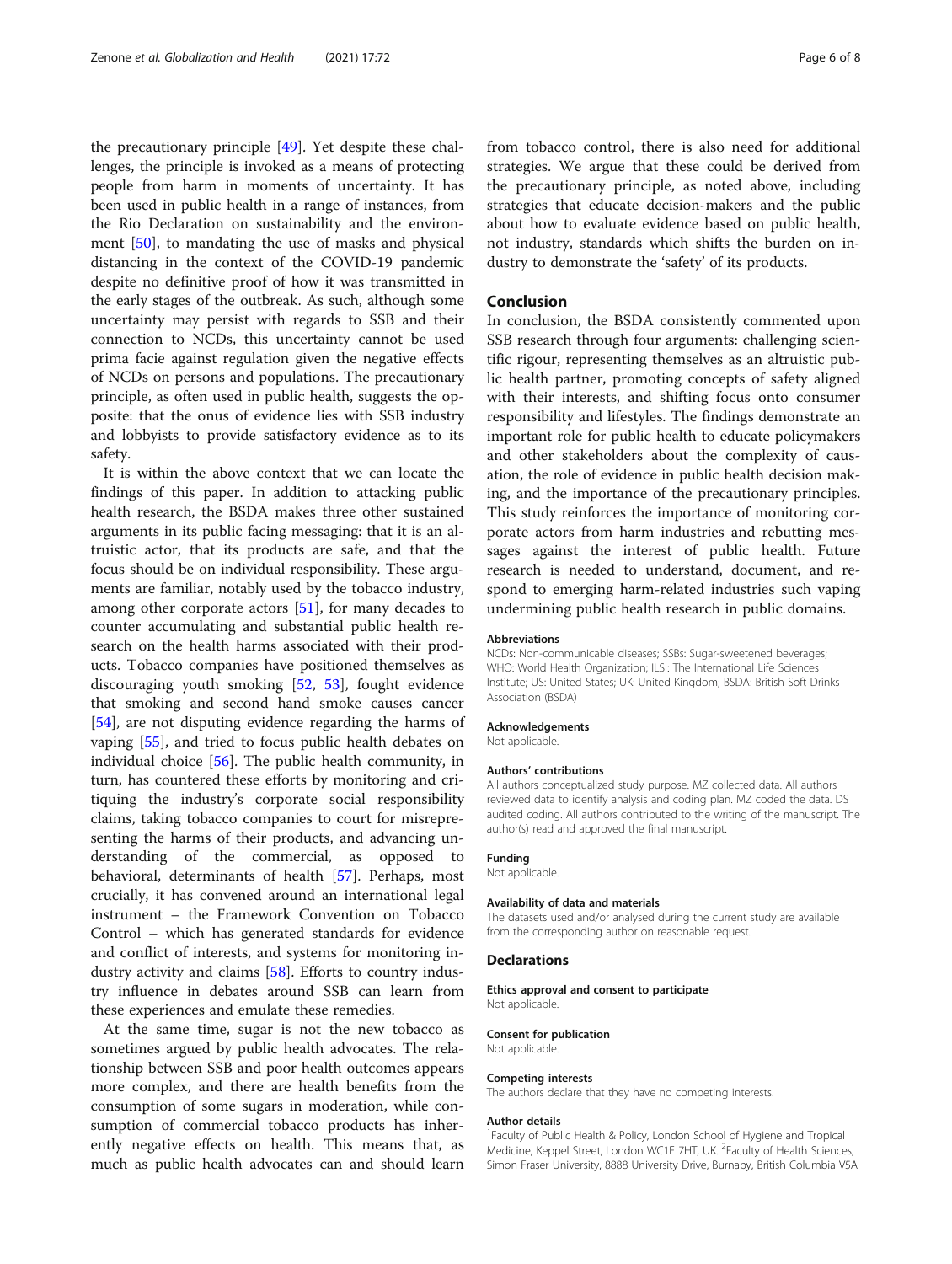<span id="page-6-0"></span>1S6, Canada. <sup>3</sup>Sydney Health Ethics, School of Public Health, The University of Sydney, Edward Ford Building, A27 Fisher Rd, University of Sydney, Sydney, NSW 2006, Australia.

#### Received: 15 May 2021 Accepted: 11 June 2021 Published online: 02 July 2021

#### References

- 1. Noncommunicable diseases. World Health Organization. 2021. [https://www.](https://www.who.int/news-room/fact-sheets/detail/noncommunicable-diseases) [who.int/news-room/fact-sheets/detail/noncommunicable-diseases](https://www.who.int/news-room/fact-sheets/detail/noncommunicable-diseases). Accessed 12 May 2021.
- 2. Te Morenga LA, Howatson AJ, Jones RM, Mann J. Dietary sugars and cardiometabolic risk: systematic review and meta-analyses of randomized controlled trials of the effects on blood pressure and lipids. Am J Clin Nutr. 2014;100(1):65–79.
- How much sugar is too much? American Heart Association. 2021. [https://](https://www.heart.org/en/healthy-living/healthy-eating/eat-smart/sugar/how-much-sugar-is-too-much) [www.heart.org/en/healthy-living/healthy-eating/eat-smart/sugar/how-much](https://www.heart.org/en/healthy-living/healthy-eating/eat-smart/sugar/how-much-sugar-is-too-much)[sugar-is-too-much.](https://www.heart.org/en/healthy-living/healthy-eating/eat-smart/sugar/how-much-sugar-is-too-much) Accessed 12 May 2021.
- 4. Liquid Candy: Working together to reduce consumption of sugary drinks. heart and stroke foundation. 2018. [https://www.heartandstroke.ca/-/media/](https://www.heartandstroke.ca/-/media/pdf-files/canada/position-statement/liquidcandy-factsheeten.ashx?la=en&hash=E21D8E5A8708FD82915931DEC2C768361D130CC7) [pdf-files/canada/position-statement/liquidcandy-factsheeten.ashx?la=en&ha](https://www.heartandstroke.ca/-/media/pdf-files/canada/position-statement/liquidcandy-factsheeten.ashx?la=en&hash=E21D8E5A8708FD82915931DEC2C768361D130CC7) [sh=E21D8E5A8708FD82915931DEC2C768361D130CC7](https://www.heartandstroke.ca/-/media/pdf-files/canada/position-statement/liquidcandy-factsheeten.ashx?la=en&hash=E21D8E5A8708FD82915931DEC2C768361D130CC7). Accessed 12 May 2021.
- 5. Sugar Sweetened Beverage Intake. Centers for disease control and prevention. 2021. [https://www.cdc.gov/nutrition/data-statistics/sugar](https://www.cdc.gov/nutrition/data-statistics/sugar-sweetened-beverages-intake.html)[sweetened-beverages-intake.html](https://www.cdc.gov/nutrition/data-statistics/sugar-sweetened-beverages-intake.html). Acesssed 12 May 2021.
- 6. Gostin LO. Tackling obesity and disease: the culprit is sugar; the response is legal regulation. Hast Cent Rep. 2018;48(1):5–7.
- 7. Malik VS, Hu FB. Sweeteners and risk of obesity and type 2 diabetes: the role of sugar-sweetened beverages. Curr Diabetes Rep. 2012;12(2):195–203.
- 8. Ludwig DS, Peterson KE, Gortmaker SL, Relation between consumption of sugar-sweetened drinks and childhood obesity: a prospective, observational analysis. Lancet. 2001;357(9255):505–8.
- 9. Bray GA, Popkin BM. Dietary sugar and body weight: have we reached a crisis in the epidemic of obesity and diabetes?: health be damned! Pour on the sugar. Diabetes Care. 2014;37(4):950–6.
- 10. Malik VS, Popkin BM, Bray GA, Després J-P, Willett WC, Hu FB. Sugarsweetened beverages and risk of metabolic syndrome and type 2 diabetes: a meta-analysis. Diabetes Care. 2010;33(11):2477–83.
- 11. Ambrosini GL, Oddy WH, Huang RC, Mori TA, Beilin LJ, Jebb SA. Prospective associations between sugar-sweetened beverage intakes and cardiometabolic risk factors in adolescents123. Am J Clin Nutr. 2013;98(2): 327–34.
- 12. Bridge G, Lomazzi M, Bedi R. Implementation of a sugar-sweetened beverage tax in low- and middle-income countries: recommendations for policymakers. J Public Health Pol. 2020;41(1):84–97.
- 13. Reducing consumption of sugar-sweetened beverages to reduce the risk of childhood overweight and obesity. World Health Organization. 11 Feb 2019. [https://who.int/elena/titles/ssbs\\_childhood\\_obesity/en/.](https://who.int/elena/titles/ssbs_childhood_obesity/en/) Accessed 12 May 2021.
- 14. WHO urges global action to curtail consumption and health impacts of sugary drinks. World Health Organization. 11 October 2016. [https://www.](https://www.who.int/news-room/detail/11-10-2016-who-urges-global-action-to-curtail-consumption-and-health-impacts-of-sugary-drinks) [who.int/news-room/detail/11-10-2016-who-urges-global-action-to-curtail](https://www.who.int/news-room/detail/11-10-2016-who-urges-global-action-to-curtail-consumption-and-health-impacts-of-sugary-drinks)[consumption-and-health-impacts-of-sugary-drinks.](https://www.who.int/news-room/detail/11-10-2016-who-urges-global-action-to-curtail-consumption-and-health-impacts-of-sugary-drinks) Accessed 12 May 2021.
- 15. Kearns CE, Schmidt LA, Glantz SA. Sugar industry and coronary heart disease research. JAMA Intern Med. 2016;176(11):1680–5.
- 16. Steele S, Ruskin G, McKee M, Stuckler D. "Always read the small print": a case study of commercial research funding, disclosure and agreements with Coca-Cola. J Public Health Pol. 2019;40(3):273–85.
- 17. How Coca-Cola Disguised Its Influence on Science about Sugar and Health. Union of Concerned Scientists. 11 October 2017. Available from: [https://](https://www.ucsusa.org/resources/how-coca-cola-disguised-its-influence-science-about-sugar-and-health) [www.ucsusa.org/resources/how-coca-cola-disguised-its-influence-science-a](https://www.ucsusa.org/resources/how-coca-cola-disguised-its-influence-science-about-sugar-and-health) [bout-sugar-and-health](https://www.ucsusa.org/resources/how-coca-cola-disguised-its-influence-science-about-sugar-and-health). Accessed 12 May 2021.
- 18. US giant Coca-Cola "paid €8m to influence French health researchers". The Local. 10 May 2019. Available from: [https://www.thelocal.fr/20190510/us-gia](https://www.thelocal.fr/20190510/us-giant-coca-cola-paid-8m-to-french-health-reserchers) [nt-coca-cola-paid-8m-to-french-health-reserchers.](https://www.thelocal.fr/20190510/us-giant-coca-cola-paid-8m-to-french-health-reserchers) Accessed 12 May 2021.
- 19. O'Connor A. Coca-Cola Funds Scientists Who Shift Blame for Obesity Away From Bad Diets. The New York Times. 9 August 2015. [https://well.blogs.](https://well.blogs.nytimes.com/2015/08/09/coca-cola-funds-scientists-who-shift-blame-for-obesity-away-from-bad-diets) [nytimes.com/2015/08/09/coca-cola-funds-scientists-who-shift-blame-for](https://well.blogs.nytimes.com/2015/08/09/coca-cola-funds-scientists-who-shift-blame-for-obesity-away-from-bad-diets)[obesity-away-from-bad-diets.](https://well.blogs.nytimes.com/2015/08/09/coca-cola-funds-scientists-who-shift-blame-for-obesity-away-from-bad-diets) Accessed 12 May 2021.
- 20. O'Connor A. How the Sugar Industry Shifted Blame to Fat. The New York Times. 13 September 2016. [https://www.nytimes.com/2016/09/13/well/eat/](https://www.nytimes.com/2016/09/13/well/eat/how-the-sugar-industry-shifted-blame-to-fat.html) [how-the-sugar-industry-shifted-blame-to-fat.html.](https://www.nytimes.com/2016/09/13/well/eat/how-the-sugar-industry-shifted-blame-to-fat.html) Accessed 12 May 2021.
- 21. Ferdman RA. The untold story of how the sugar industry shaped key government research about your teeth. Washington Post. 2015 March 11. [https://www.washingtonpost.com/news/wonk/wp/2015/03/11/the-sneaky](https://www.washingtonpost.com/news/wonk/wp/2015/03/11/the-sneaky-way-the-sugar-industry-shaped-government-funded-dental-research/)[way-the-sugar-industry-shaped-government-funded-dental-research/.](https://www.washingtonpost.com/news/wonk/wp/2015/03/11/the-sneaky-way-the-sugar-industry-shaped-government-funded-dental-research/) Accessed 12 May 2021.
- 22. Mission & Operating Principles. The International Life Sciences Insitute. [https://ilsi.org/about/mission/.](https://ilsi.org/about/mission/) Accessed 12 May 2021.
- 23. Malkan S. International Life Sciences Insitute (ILSI) is a Food Industry Lobby Group. U.S. Right to Know. 19 April 2021.Available from: [https://usrtk.org/](https://usrtk.org/our-investigations/ilsi-wields-stealthy-influence-for-the-food-and-agrichemical-industries/) [our-investigations/ilsi-wields-stealthy-influence-for-the-food-and-agrichemica](https://usrtk.org/our-investigations/ilsi-wields-stealthy-influence-for-the-food-and-agrichemical-industries/) [l-industries/.](https://usrtk.org/our-investigations/ilsi-wields-stealthy-influence-for-the-food-and-agrichemical-industries/) Acessed 12 May 2021.
- 24. Greenhalgh S. Soda industry influence on obesity science and policy in China. J Public Health Pol. 2019;40(1):5–16.
- 25. Jacobs A. A Shadowy Industry Group Shapes Food Policy Around the World. The New York Times. 16 September 2019. [https://www.nytimes.](https://www.nytimes.com/2019/09/16/health/ilsi-food-policy-india-brazil-china.html) [com/2019/09/16/health/ilsi-food-policy-india-brazil-china.html.](https://www.nytimes.com/2019/09/16/health/ilsi-food-policy-india-brazil-china.html) Accessed 12 May 2021.
- 26. Schillinger D, Tran J, Mangurian C, Kearns C. Do sugar-sweetened beverages cause obesity and diabetes? Industry and the manufacture of scientific controversy. Ann Intern Med. 2016;165(12):895–7.
- 27. Seaman AM. Industry funded studies don't find sweet drinks linked to obesity, diabetes. Reuters. 31 October 2016. [https://www.reuters.com/article/us-health](https://www.reuters.com/article/us-health-research-beverages-diabetes/industry-funded-studies-dont-find-sweet-drinks-linked-to-obesity-diabetes-idUSKBN12V2J1)[research-beverages-diabetes/industry-funded-studies-dont-find-sweet-drinks](https://www.reuters.com/article/us-health-research-beverages-diabetes/industry-funded-studies-dont-find-sweet-drinks-linked-to-obesity-diabetes-idUSKBN12V2J1)[linked-to-obesity-diabetes-idUSKBN12V2J1](https://www.reuters.com/article/us-health-research-beverages-diabetes/industry-funded-studies-dont-find-sweet-drinks-linked-to-obesity-diabetes-idUSKBN12V2J1). Accessed 12 May 2021.
- 28. Technical consultation: "Addressing and Managing Conflicts of Interest in the Planning and Delivery of Nutrition Programmes at Country Level". World Health Organization. 2017. [http://www.who.int/nutrition/events/201](http://www.who.int/nutrition/events/2015_conflictsofinterest_nut_programmes/en/) [5\\_conflictsofinterest\\_nut\\_programmes/en/](http://www.who.int/nutrition/events/2015_conflictsofinterest_nut_programmes/en/). Accessed 12 May 2021.
- 29. Romain PL. Conflicts of interest in research: looking out for number one means keeping the primary interest front and center. Curr Rev Musculoskelet Med. 2015;8(2):122–7.
- 30. Marriott RW, Dillard J, Smith RA, Gastil JW. Sweet talk: a survey of persuasive messaging from ten sugar-sweetened beverage taxation referenda. 2017. <https://etda.libraries.psu.edu/catalog/14732rwm211>. Accessed 12 May 2021.
- 31. Niederdeppe J, Gollust SE, Jarlenski MP, Nathanson AM, Barry CL. News coverage of sugar-sweetened beverage taxes: pro- and antitax arguments in public discourse. Am J Public Health. 2013;103(6):e92–8.
- 32. Elliot-Green A, Hyseni L, Lloyd-Williams F, Bromley H, Capewell S. Sugarsweetened beverages coverage in the British media: an analysis of public health advocacy versus pro-industry messaging. BMJ Open. 2016;6:e011295. <https://doi.org/10.1136/bmjopen-2016-011295>.
- 33. Buckton CH, Patterson C, Hyseni L, Katikireddi SV, Lloyd-Williams F, Elliott-Green A, et al. The palatability of sugar-sweetened beverage taxation: a content analysis of newspaper coverage of the UK sugar debate. PLoS One. 2018;13(12):e0207576.
- 34. Buckton CH, Fergie G, Leifeld P, Hilton S. A discourse network analysis of UK newspaper coverage of the "sugar tax" debate before and after the announcement of the soft drinks industry levy. BMC Public Health. 2019;19:490.
- 35. About Us. The British Soft Drink Association. 5 April 2021. [https://www.](https://www.britishsoftdrinks.com/about-bsda) [britishsoftdrinks.com/about-bsda.](https://www.britishsoftdrinks.com/about-bsda) Accessed 12 May 2021.
- 36. Soft Drinks Industry Levy comes into effect. Government of the United Kingdom. 5 April 2018. [https://www.gov.uk/government/news/soft-drinks](https://www.gov.uk/government/news/soft-drinks-industry-levy-comes-into-effect)[industry-levy-comes-into-effect.](https://www.gov.uk/government/news/soft-drinks-industry-levy-comes-into-effect) Accessed 12 May 2021.
- 37. Imamura F, O'Connor L, Ye Z, Mursu J, Hayashino Y, Bhupathiraju SN, et al. Consumption of sugar sweetened beverages, artificially sweetened beverages, and fruit juice and incidence of type 2 diabetes: systematic review, meta-analysis, and estimation of population attributable fraction. BMJ. 2015;351:h3576.
- 38. Chazelas E, Srour B, Desmetz E, Kesse-Guyot E, Julia C, Deschamps V, et al. Sugary drink consumption and risk of cancer: results from NutriNet-Santé prospective cohort. BMJ. 2019;366:l2408.
- Fruit juice drinkers have a lower BMI and waist circumference than nonconsumers. The British Soft Drinks Association. 1 June 2017. [https://www.](https://www.britishsoftdrinks.com/Press-releases-/fruit-juice-drinkers-have-a-lower-bmi-and-waist-circumference-than-non-consumers) [britishsoftdrinks.com/Press-releases-/fruit-juice-drinkers-have-a-lower-bmi-a](https://www.britishsoftdrinks.com/Press-releases-/fruit-juice-drinkers-have-a-lower-bmi-and-waist-circumference-than-non-consumers) [nd-waist-circumference-than-non-consumers.](https://www.britishsoftdrinks.com/Press-releases-/fruit-juice-drinkers-have-a-lower-bmi-and-waist-circumference-than-non-consumers) Accessed 12 May 2021.
- 40. Silver L. Sugary drink taxes the new normal. World Cancer Research Fund. 20 Jun 2018. [https://www.wcrf.org/int/blog/articles/2018/06/sugary-drink-ta](https://www.wcrf.org/int/blog/articles/2018/06/sugary-drink-taxes-%E2%80%93-new-normal) [xes-%E2%80%93-new-normal](https://www.wcrf.org/int/blog/articles/2018/06/sugary-drink-taxes-%E2%80%93-new-normal). Accessed 12 May 2021.